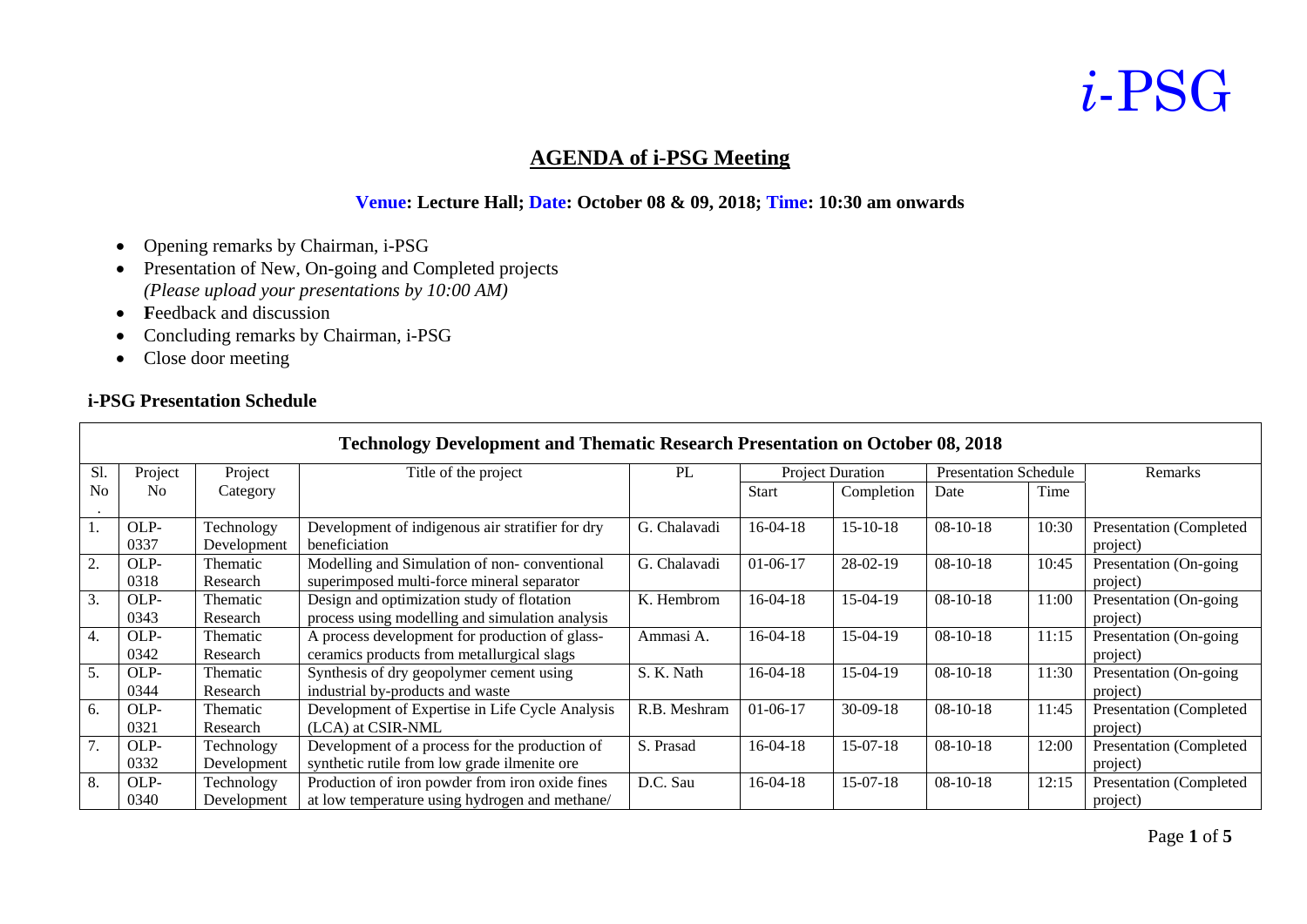|     |            |             | natural gas (NG)                                    |                    |                |                |                |       |                         |
|-----|------------|-------------|-----------------------------------------------------|--------------------|----------------|----------------|----------------|-------|-------------------------|
| 9   | OLP-       | Technology  | Development of process for extraction and           | Abhilash           | $16-04-18$     | $15-10-18$     | $08-10-18$     | 12:30 | Presentation (Completed |
|     | 0338       | Development | separation of REEs from FCC catalysts               |                    |                |                |                |       | project)                |
| 10. | OLP-       | Technology  | Production of Fe-Ni/Co-Mo metallic alloy and        | S. Agarwal         | $16-04-18$     | $15-10-18$     | $08 - 10 - 18$ | 12:45 | Presentation (Completed |
|     | 0336       | Development | alumina rich slag from Ni-Mo/Co-Mo spent            |                    |                |                |                |       | project)                |
|     |            |             | catalysts in electric arc furnace                   |                    |                |                |                |       |                         |
| 11. | OLP-       | Technology  | Energy efficient Coke based brass melting           | N. Haldar          | $01 - 10 - 17$ | $30-09-18$     | $08-10-18$     | 13:00 | Presentation (Completed |
|     | 0331       | Development | furnace for the artisans of West Bengal and         |                    |                |                |                |       | project)                |
|     |            |             | Odisha                                              |                    |                |                |                |       |                         |
| 12. | OLP-       | Technology  | Modeling and optimization of water cooled           | Y. Usha            | $16-04-18$     | $15 - 10 - 18$ | $08-10-18$     | 13:15 | Presentation (Completed |
|     | 0333       | Development | copper drum channel of melt spinning technique      |                    |                |                |                |       | project)                |
|     |            |             | for the production of amorphous alloys              |                    |                |                |                |       |                         |
|     |            |             |                                                     | <b>Lunch break</b> |                |                |                |       |                         |
| 13. | OLP-       | Technology  | Graphene supercapacitor with energy density         | R.K. Sahu          | $16-04-18$     | $15-10-18$     | $08-10-18$     | 14:15 | Presentation (Completed |
|     | 0334       | Development | close to Li-ion battery                             |                    |                |                |                |       | project)                |
| 14. | OLP-       | Technology  | Development of a mobile based app to know the       | S. Kundu           | $16-04-18$     | $15-10-18$     | $08-10-18$     | 14:30 | Presentation (Completed |
|     | 0335       | Development | corrosion rate of structural metals/alloy in India  |                    |                |                |                |       | project)                |
| 15. | OLP-       | Technology  | IoT for high temperature processes in a hazardous   | S. Sagar           | $16-04-18$     | $15-10-18$     | $08-10-18$     | 14:45 | Presentation (Completed |
|     | 0339       | Development | environment in steel making                         |                    |                |                |                |       | project)                |
| 16. | OLP-       | Thematic    | A crystal plasticity based computational materials  | K Mukherjee        | $01-06-18$     | $30-09-18$     | $08-10-18$     | 15:00 | Presentation (Completed |
|     | 0317       | Research    | engineering<br>approach<br>design<br>novel<br>to    |                    |                |                |                |       | project)                |
|     |            |             | microstructure suitable for development of 3rd      |                    |                |                |                |       |                         |
|     |            |             | generation AHSS                                     |                    |                |                |                |       |                         |
| 17. | OLP-       | Thematic    | Simulation of thin strip casting                    | G.K. Mandal        | $01-06-17$     | $30-09-18$     | $08-10-18$     | 15:15 | Presentation (Completed |
|     | 0319       | Research    |                                                     |                    |                |                |                |       | project)                |
| 18. | OLP-       | Thematic    | Large-scale massively parallel molecular            | Sunil Kumar        | $01-06-17$     | $30-09-18$     | $08-10-18$     | 15:30 | Presentation (Completed |
|     | 0320       | Research    | dynamics simulation of metal-matrix nano-           |                    |                |                |                |       | project)                |
|     |            |             | composite: novel design and characterization        |                    |                |                |                |       |                         |
| 19. | OLP-       | Thematic    | Effect of build direction on properties of metallic | K. Gopala          | $16-04-18$     | 15-04-19       | $08-10-18$     | 15:45 | Presentation (On-going  |
|     | 0341       | Research    | components produced by direct digital               | Krishna            |                |                |                |       | project)                |
|     |            |             | manufacturing (3D metal printing) technique         |                    |                |                |                |       |                         |
| 20. | <b>New</b> | Thematic    | Studies on carbon dioxide(CO2) sequestration        | D.C.Sau            | $01 - 10 - 18$ | $30-09-19$     | $08-10-18$     | 16:00 | Presentation (New       |
|     | proposal   | Research    | using steel plant slags                             |                    |                |                |                |       | proposal)               |
| 21. | New        | Thematic    | Graphene based high strength steel: Can graphene    | $\mathbf{J}$ .     | $01 - 10 - 18$ | $30-09-19$     | $08-10-18$     | 16:15 | Presentation (New       |
|     | proposal   | Research    | effectively block the dislocation movement?         | Chakraborty        |                |                |                |       | proposal)               |
| 22. | New        | Thematic    | Ab initio Modelling of deformation anisotropy in    | K. Mukherjee       | $01 - 10 - 18$ | 30-09-19       | $08-10-18$     | 16:30 | Presentation (New       |
|     | proposal   | Research    | <b>BCC</b> ferrite using Density Functional Theory  |                    |                |                |                |       | proposal)               |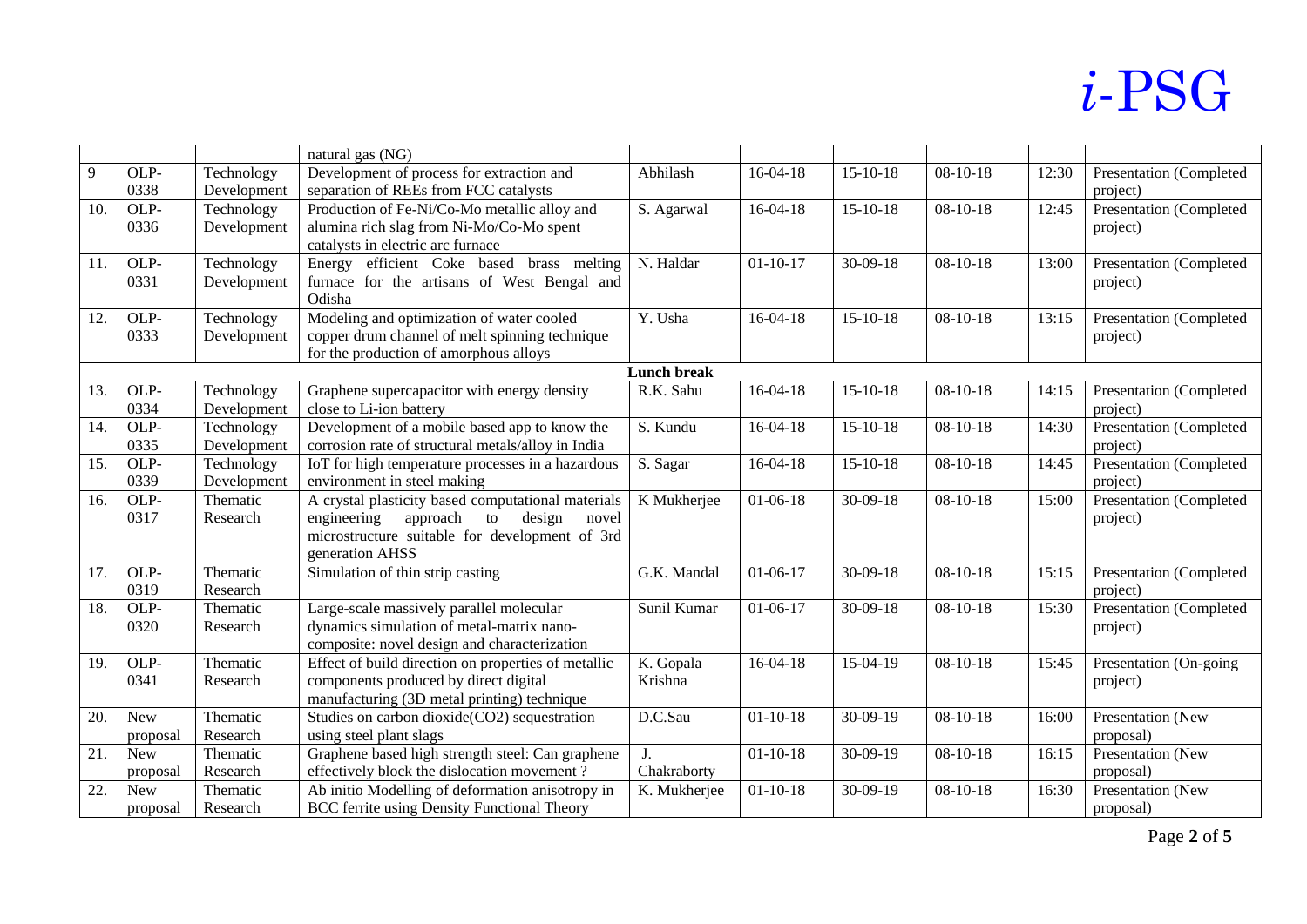|                   |                                                             |                        | (DFT)                                                                                                                                                                                     |                           |                         |                |                              |       |                                                                    |  |
|-------------------|-------------------------------------------------------------|------------------------|-------------------------------------------------------------------------------------------------------------------------------------------------------------------------------------------|---------------------------|-------------------------|----------------|------------------------------|-------|--------------------------------------------------------------------|--|
| $\overline{23}$   | <b>New</b><br>proposal                                      | Thematic<br>Research   | Estimation of various micro-structures and crystal<br>dislocations during thermal and mechanical<br>processing of steel: a molecular dynamics                                             | Sunil Kumar               | $01 - 10 - 18$          | 30-09-19       | $08 - 10 - 18$               | 16:45 | Presentation (New<br>proposal)                                     |  |
|                   |                                                             |                        | simulation investigation.                                                                                                                                                                 |                           |                         |                |                              |       |                                                                    |  |
| 24.               | <b>New</b>                                                  | Thematic               | Phase field modelling of microstructure evolution                                                                                                                                         | Sheuli Hore               | $01 - 10 - 18$          | 30-09-19       | $08 - 10 - 18$               | 17:00 | Presentation (New                                                  |  |
|                   | proposal                                                    | Research               | of steel during deformation processing                                                                                                                                                    |                           |                         |                |                              |       | proposal)                                                          |  |
|                   | <b>Scholastic Research Presentation on October 09, 2018</b> |                        |                                                                                                                                                                                           |                           |                         |                |                              |       |                                                                    |  |
| S1                | Project<br>Category                                         |                        |                                                                                                                                                                                           |                           | <b>Project Duration</b> |                | <b>Presentation Schedule</b> |       | Remarks                                                            |  |
| No                | No.                                                         |                        | Title of the project                                                                                                                                                                      | PL                        |                         |                |                              |       |                                                                    |  |
|                   |                                                             |                        |                                                                                                                                                                                           |                           | <b>Start</b>            | Completion     | Date                         | Time  |                                                                    |  |
| 25.               | <b>OLP-297</b>                                              | Scholastic<br>Research | Development of High Induction amorphous based<br>soft magnetic alloys                                                                                                                     | Premkumar<br>M.           | $01-10-17$              | $30 - 09 - 18$ | $09-10-18$                   | 10:30 | Combined presentation<br>(completed module-II &<br>new module-III) |  |
| 26.               | OLP-303                                                     | Scholastic<br>Research | Study of wear and RCF mechanism in high carbon<br>nanopearlitic rail steel                                                                                                                | $\overline{S}$ . Tripathy | $01-10-17$              | $30-09-18$     | $09-10-18$                   | 10:45 | Combined presentation<br>(completed module-II &<br>new module-III) |  |
| 27.               | OLP-304                                                     | Scholastic<br>Research | Development of Medium Mn, high Al low density<br>high strength steel                                                                                                                      | Biraj<br>Kumar<br>Sahoo   | $01 - 10 - 17$          | $30-09-18$     | $09-10-18$                   | 11:00 | Combined presentation<br>(completed module-II &<br>new module-III) |  |
| 28.               | OLP-305                                                     | Scholastic<br>Research | Study on Evolution of low temperature nanobainitic<br>steel                                                                                                                               | Minal Shah                | $01 - 10 - 17$          | $30 - 09 - 18$ | $09-10-18$                   | 11:15 | Combined presentation<br>(completed module-II &<br>new module-III) |  |
| 29.               | <b>New</b><br>Proposal                                      | Scholastic<br>Research | High Temperature Crack Growth of Cr-Mo Steels<br>(Module-I)                                                                                                                               | C V Singh                 | $01 - 10 - 18$          | $30-09-19$     | $09-10-18$                   | 11:30 | Presentation (New<br>proposal)                                     |  |
| 30.               | <b>New</b><br>Proposal                                      | Scholastic<br>Research | Development of carbon based filler immobilized<br>mixed matrix membrane for separation of Heavy<br>Toxic Metals (Focus on Nuclear metals) from dilute<br>effluent/leach solution-MODULE-1 | Shivendra<br>Sinha        | $01 - 10 - 18$          | $30-09-19$     | $09-10-18$                   | 11:40 | Presentation (New<br>proposal)                                     |  |
| $\overline{31}$ . | <b>New</b><br>Proposal                                      | Scholastic<br>Research | Development of inorganic-organic hybrid<br>geopolymers (Module-I)                                                                                                                         | Rashmi<br>Singla          | $01-10-18$              | $30-09-19$     | $09-10-18$                   | 11:50 | Presentation (New<br>proposal)                                     |  |
| 32.               | <b>New</b><br>Proposal                                      | Scholastic<br>Research | Rational Design of Solvent System: A Novel<br>Approach for Recycling Metals from leach solution<br>of Cathode Materials of Lithium-ion Batteries by<br>solvent extraction.                | Swati<br>Pramanik         | $01 - 10 - 18$          | $30-09-19$     | $09-10-18$                   | 12:00 | Presentation (New<br>proposal)                                     |  |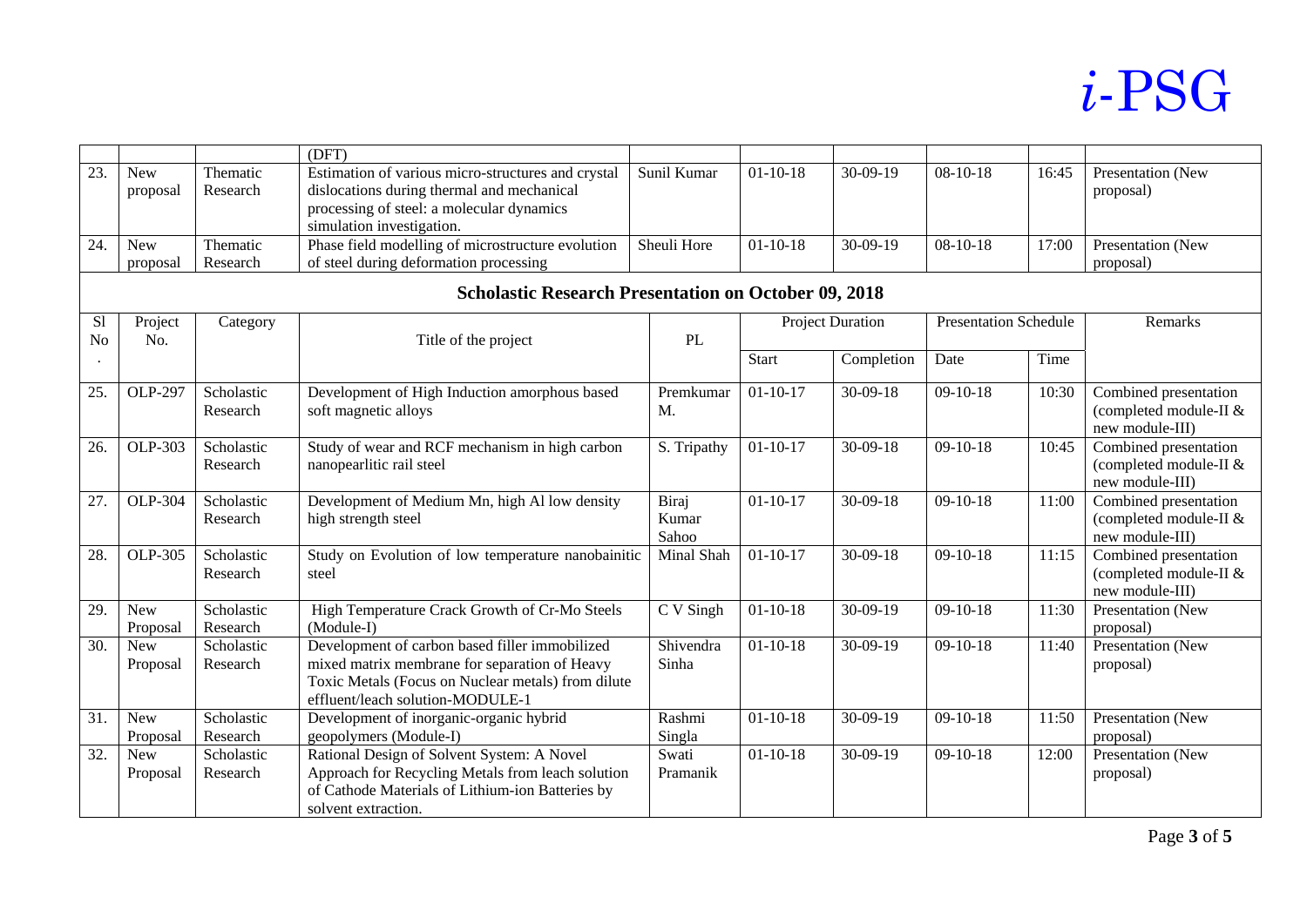| 33. | OLP-251 | Scholastic | Studies on corrosion behavior of electrodeposited Ni                           | Charu       | $01-04-17$     | $30-09-18$     | $09-10-18$ | 12:10 | Presentation (Completed          |
|-----|---------|------------|--------------------------------------------------------------------------------|-------------|----------------|----------------|------------|-------|----------------------------------|
|     |         | Research   | using ionic liquid on AZ91 and AZ31 Mg alloys.                                 | Singh       |                |                |            |       | project)                         |
| 34. | OLP-    | Scholastic | Studies for the recovery of lanthanide group metals                            | Archana     | $01 - 04 - 18$ | $30-09-18$     | $09-10-18$ | 12:20 | Presentation (Completed          |
|     | 0288    | Research   | from primary and secondary resources                                           | Kumari      |                |                |            |       | project)                         |
| 35. | OLP-    | Scholastic | Machinability and Optimisation of Process Parameter                            | Manoj       | $01 - 10 - 17$ | $30-09-18$     | $09-10-18$ | 12:30 | Presentation (Completed          |
|     | 0323    | Research   | of Titanium Alloy (Ti-6al-4v) by Die-Sinking EDM                               | Kumar       |                |                |            |       | project)                         |
|     |         |            | Process Using Copper Tool                                                      |             |                |                |            |       |                                  |
| 36. | OLP-    | Scholastic | Friction stir welding of dissimilar material Cu-Al                             | Nimai       | $01 - 10 - 17$ | $30-09-18$     | $09-10-18$ | 12:40 | Presentation (Completed          |
|     | 0324    | Research   | using cryo-treated tool                                                        | Haldar      |                |                |            |       | project)                         |
| 37. | OLP-    | Scholastic | Development of Hard and Optically Transparent                                  | Soni        | $01 - 10 - 17$ | $30-09-18$     | $09-10-18$ | 12:50 | <b>Presentation (Completed</b>   |
|     | 0325    | Research   | Nanocomposite Coatings for Wear and                                            |             |                |                |            |       | project)                         |
|     |         |            | Optoelectronic Applications. (Module I): Effect of                             |             |                |                |            |       |                                  |
|     |         |            | Deposition Conditions on Mechanical and Optical                                |             |                |                |            |       |                                  |
|     |         |            | Behaviour of Al-S-N Thin Films                                                 |             |                |                |            |       |                                  |
| 38. | OLP-    | Scholastic | Studies on magnetocaloric behaviour of NiMnGa                                  | Sushmita    | $01 - 10 - 17$ | $30-09-18$     | $09-10-18$ | 13:00 | Presentation (Completed          |
|     | 0326    | Research   | based crystalline and Fe/Co Glassy Systems (Module                             | Dey         |                |                |            |       | project)                         |
|     |         |            | 1: Preparation of NiMnGa- $X(X=Cu)$ alloy by                                   |             |                |                |            |       |                                  |
|     |         |            | melting casting /melt spinning and characterization)                           |             |                |                |            |       |                                  |
| 39. | OLP-    | Scholastic | Correlation of microstructure and mechanical                                   | Siuli Dutta | $01 - 10 - 17$ | $30 - 09 - 18$ | $09-10-18$ | 13:10 | Presentation (Completed          |
|     | 0327    | Research   | properties of steel by Electromagnetic                                         |             |                |                |            |       | project)                         |
|     |         |            | characterization (Module 1): Studies on recovery                               |             |                |                |            |       |                                  |
|     |         |            | and recrystallization behaviour of 80% cold rolled                             |             |                |                |            |       |                                  |
|     |         |            | low carbon steel by Magnetic Non-destructive                                   |             |                |                |            |       |                                  |
|     |         |            | Evaluation                                                                     |             |                |                |            |       |                                  |
| 40. | OLP-    | Scholastic | Study of Structure-Property Correlation to                                     | Sabita      | $01 - 10 - 17$ | $30 - 09 - 18$ | $09-10-18$ | 13:20 | Presentation (Completed          |
|     | 0328    | Research   | Comprehend Cementite Dissolution During Wire                                   | Ghosh       |                |                |            |       | project)                         |
|     |         |            | <b>Drawing Process</b>                                                         |             |                |                |            |       |                                  |
| 41. | OLP-    | Scholastic | Evaluation of residual stress and mechanical                                   | Mousumi     | $01 - 10 - 17$ | $30-09-18$     | $09-10-18$ | 13:30 | Presentation (Completed          |
|     | 0329    | Research   | properties of in-service components using ball                                 | Das         |                |                |            |       | project)                         |
|     |         |            | indentation technique with finite element modelling                            |             |                |                |            |       |                                  |
|     |         |            |                                                                                |             |                |                |            |       |                                  |
|     |         |            |                                                                                |             |                |                |            |       |                                  |
|     |         |            | Only progress report submission (submit a one page report by October 05. 2018) |             |                |                |            |       |                                  |
| 42. | OLP-    | Scholastic | Thermo -mechanical processing parameters on                                    | A.P.        | $16-04-18$     | 15-04-19       | <b>NA</b>  |       | No presentation;                 |
|     | 0255    | Research   | microstructures and hot deformation behaviour of                               | Murugesan   |                |                |            |       | Progress report submission only. |
|     |         |            | molybdenum added low carbon micro alloyed                                      |             |                |                |            |       |                                  |